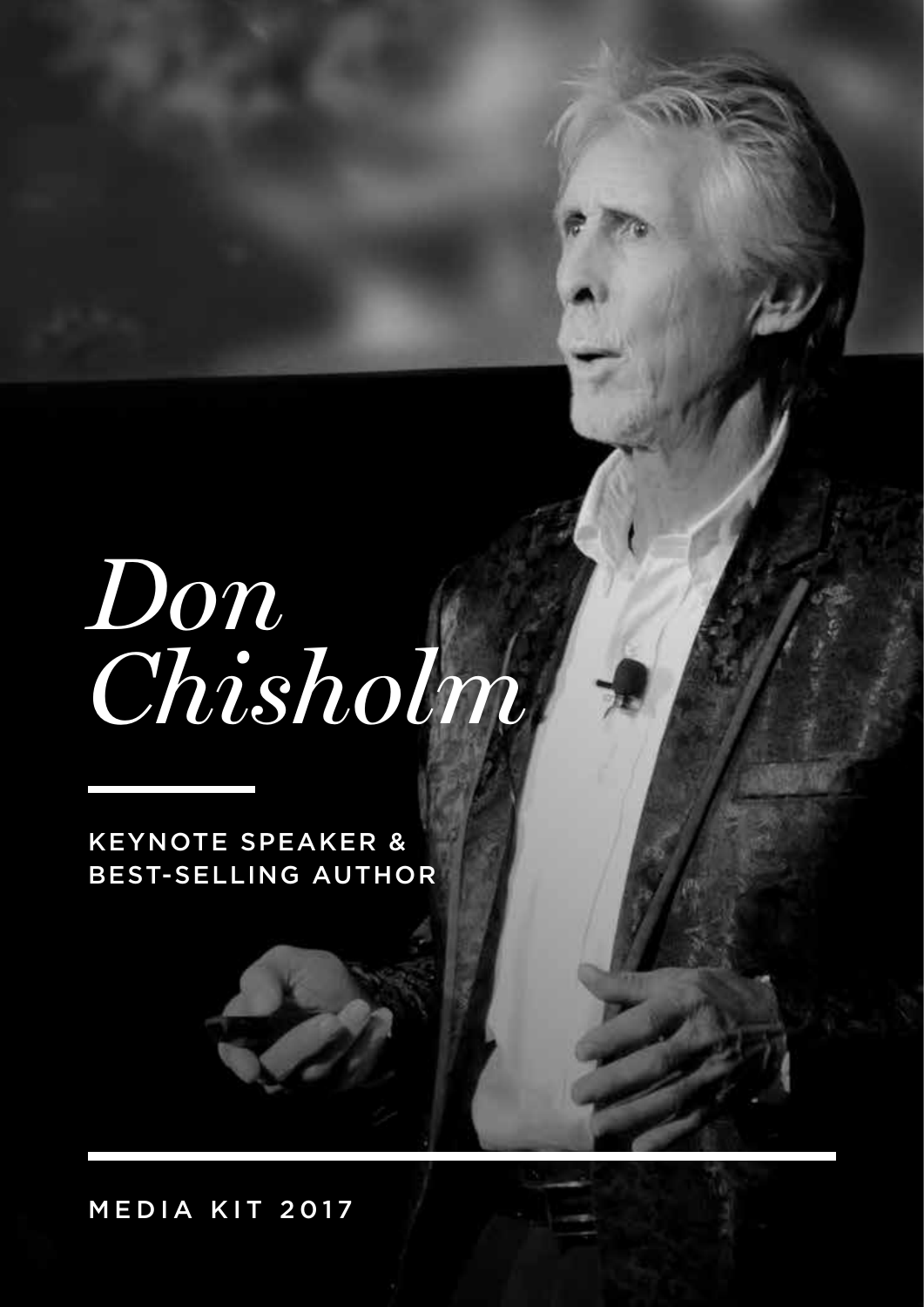# *HAVE YOU GOT*

# *THE GUTS TO BE REALLY*



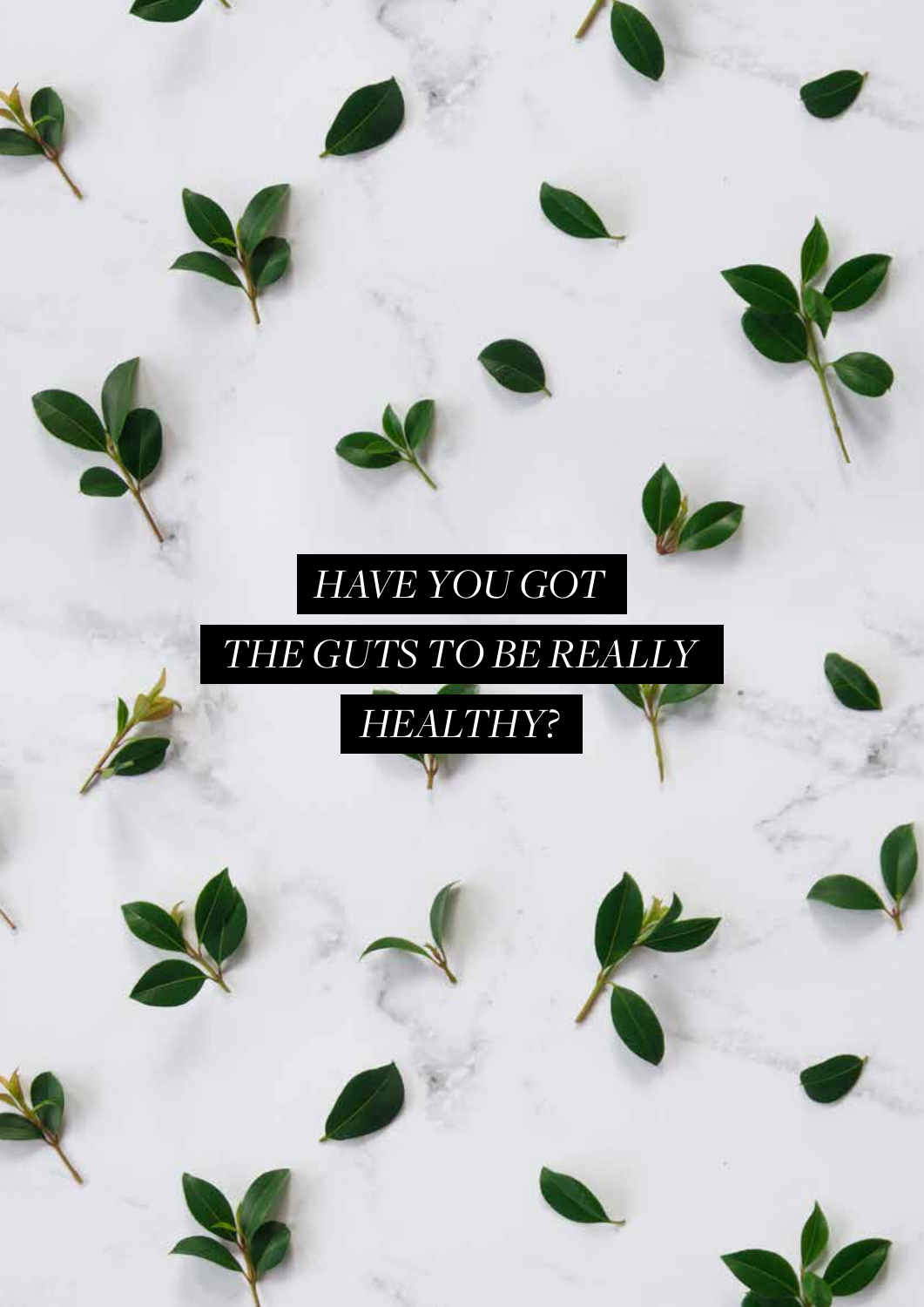#### BIOGRAPHY



### WHO IS DON CHISHOLM?

*International Keynote Speaker*

*[Best-selling Author](http://www.probioticfoods.com.au/shop/books-more/got-guts-book)*

*[Creator of Probiotic Foods](http://www.probioticfoods.com.au)*

*[Nuferm Brand Ambassador](http://www.nuferm.com)*

*[Host of 'Get Your Health Back' video series](https://www.youtube.com/playlist?list=PLvhvxecGkYFf2QNSPciNgKXItmEZ_-i28)*

*Husband, Father & Grandfather*

## *Meet Don Chisholm a.k.a The Gut Man.*

Don Chisholm is an inspirational keynote speaker on health and author of the best-seller *Have You Got the Guts to Be Really Healthy?*

With not long to live at the age of 50, Don went on a mission to discover why some people heal and others do not. He travelled the world and his research led him to understand that the answer lies in the gut. Don is renown for his statement, *"We are not what we eat, we are what we absorb."*

Don now shares his wisdom, passion and energy for life with audiences worldwide, and is invited to speak at many events and conferences each year. His engaging and thought-provoking presentations are honest, occasionally confronting and eye-opening.

Don is a passionate educator on a diverse range of health and longevity topics. He shares simple and practical ideas about what it takes to be *really* healthy—it's easier than you think!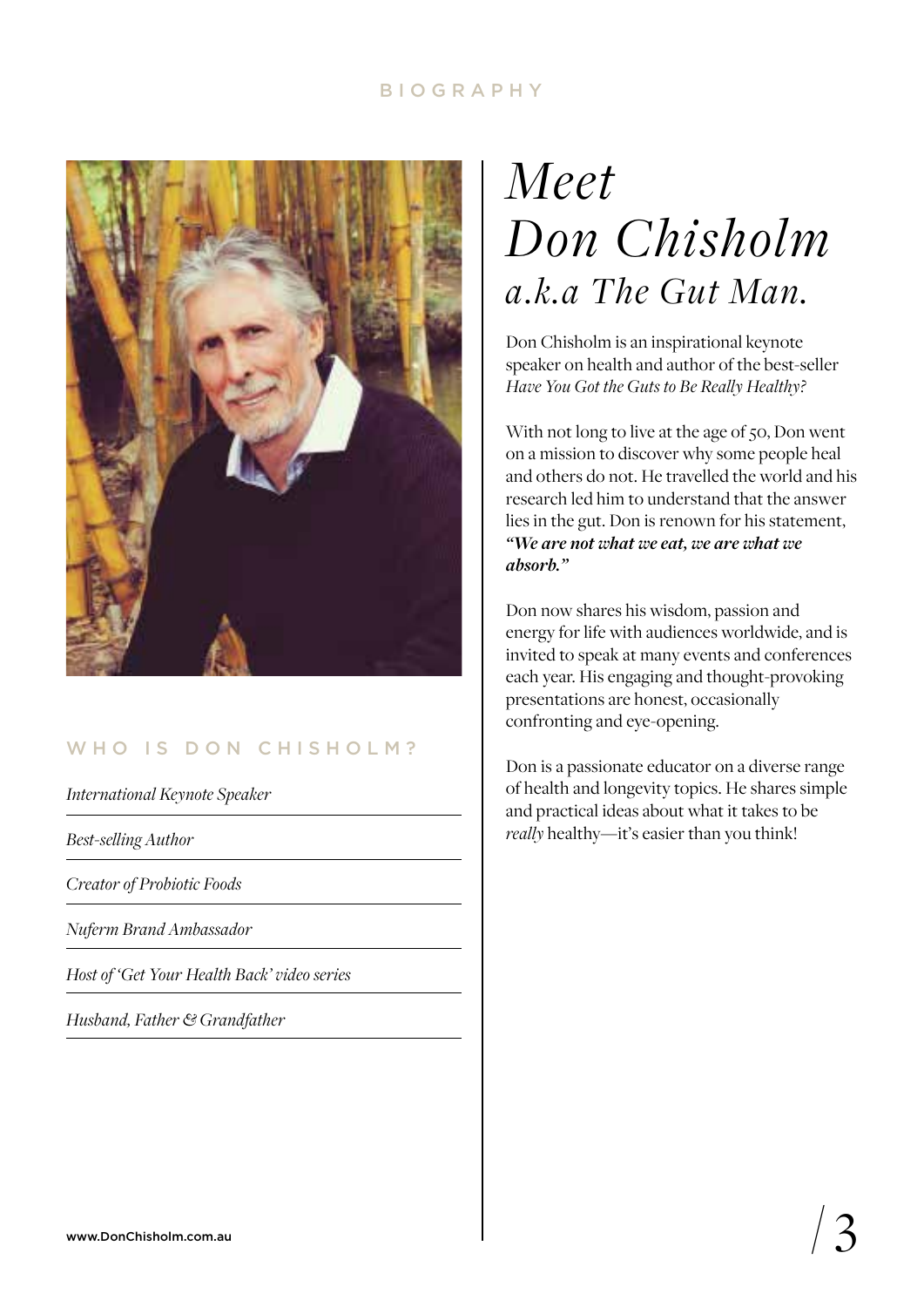### KEYNOTE SPEAKER

# *Life changing presentation.*

Don's presentations are lively, inspirational and at times confronting! He raises the audience awareness with thought-provoking questions, including:

- *1. Why is our health still declining despite medical advances?*
- *2. Why does everyone these days have a condition they would prefer not to have?*
- *3. Why are diseases on the increase despite billions being spent on 'health care'?*
- *4. The simplicity of health and living without disease.*

The audience will leave the event with contagious momentum, empowered to take steps towards better health. At the end of the event, Don is always available to meet the audience, answer questions and for book signings at his pop-up Probiotic Foods product stand.

Find out more about Don's approach to sustainable, better health as he quotes, *"I have never seen a condition that cannot be improved!"*

#### *Presentation Duration*

Don's content can be a 45–60 minute keynote presentation or presented as a 90 or 120 minute, half or full day workshop, suited to health retreats or conferences.

*A not to be missed event on the vital role of good bacteria, gut health and living without disease.*



### K E Y N O T E T O P I C S

*Living without disease*

*The simplicity of real health*

*Everybody has a condition*

*The vital role bacteria plays*

*Health myths debunked*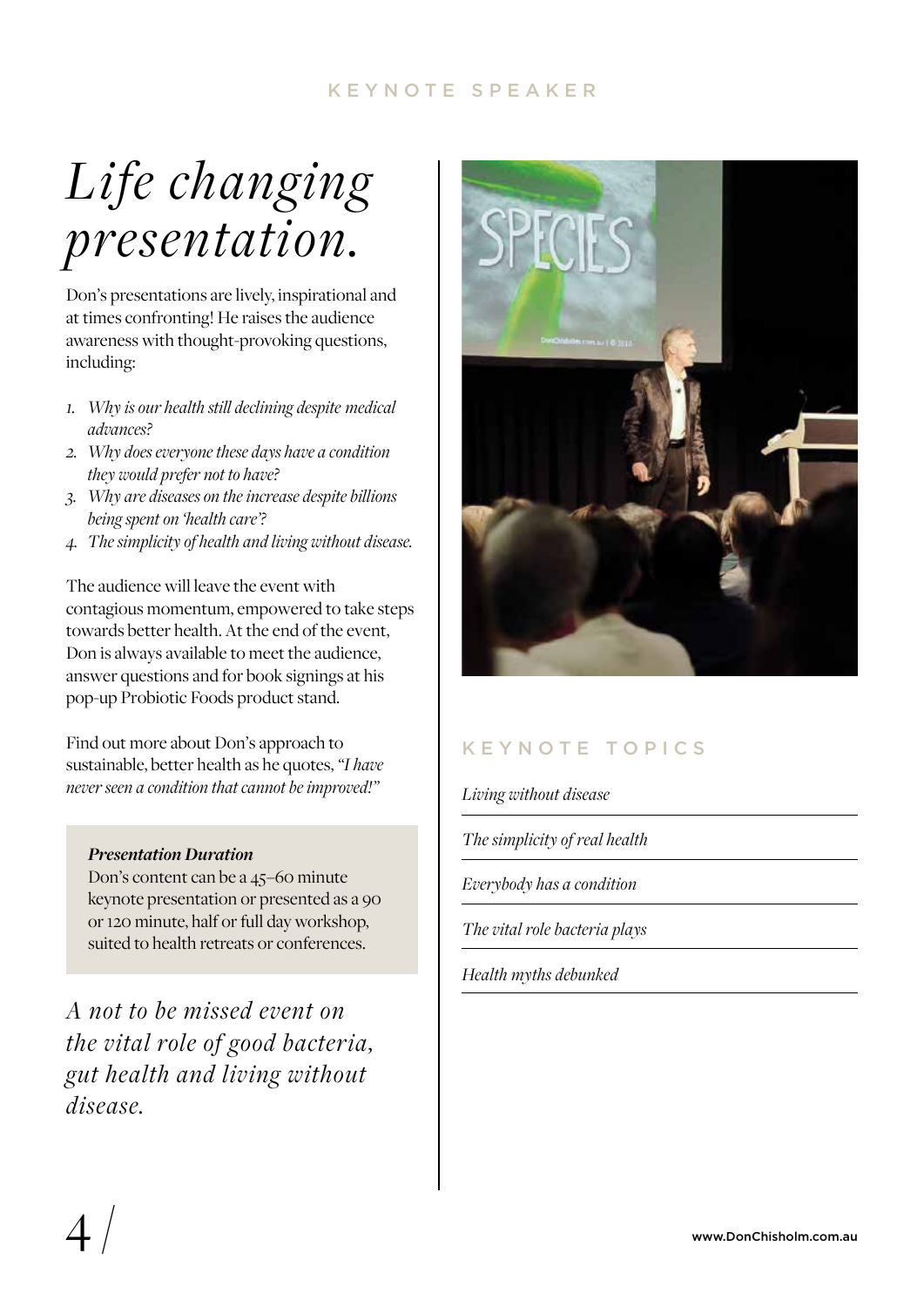BACTERIA ARE OUR LIFE SOURCE. THEY ARE OUR IMMUNITY AND ASSIST IN BREAKING DOWN OUR FOOD.

WE SIMPLY CANNOT LIVE WITHOUT THEM.

THE MORE ALIVE AND VITAL THEY ARE, THE MORE ALIVE AND VITAL WE ARE.

*Don Chisholm*

*—*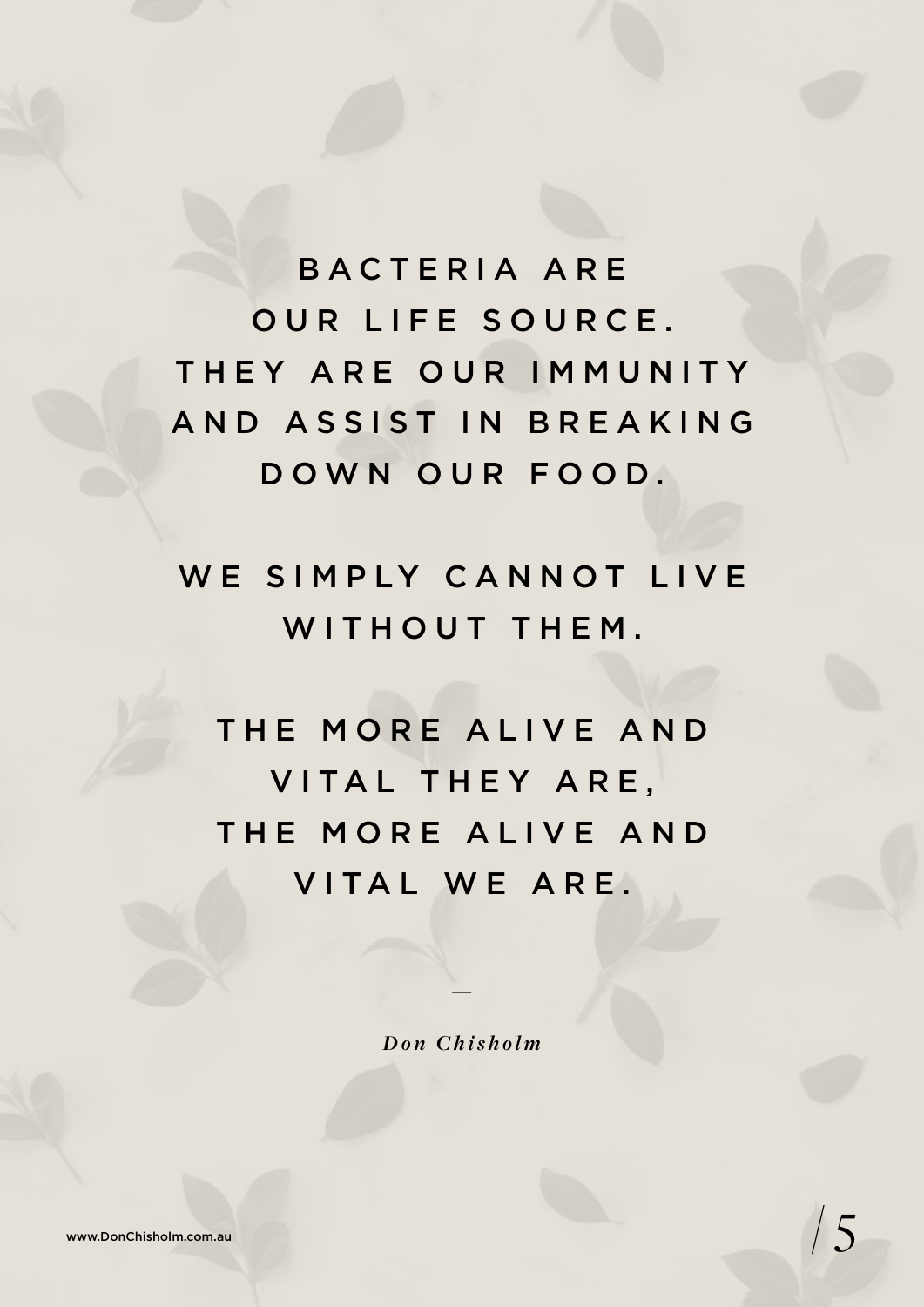### EDUCATION

# *Education is key, for both your customers and staff.*

Don loves road trips! He can be spotted roaming the countryside enthusiastically spreading his gutsy message with lively and practical training sessions for both customers and staff. Build and strengthen the connection with your customers and community—Don will deliver a presentation that will be long talked about after the event.

### *Customer Education Event*

Minimum 25 participants.

Included in your investment, Don will arrange the projector and screen hire, bring along any props required and deliver his content in his personal animated style with Powerpoint slides.

Don will be available after the event to meet the audience, answer questions or for photographs and book signings.

The audience will also get access to his video series, *Get Your Health Back*, delivered by email to over 3,000 people.

Two packages are available depending on audience numbers, please contact *Belinda Rennie* for pricing on: **(07) 554 66 086** or email belinda@probioticfoods.com.au.

Keep an eye out for the GUT MAN number plate, heading to a town near you!



### DON'S EDUCATIONAL R E S O U R C E S A V A I L A B L E

*Keynote presentation*

*[Best-selling book](http://www.probioticfoods.com.au/shop/books-more/got-guts-book)*

*[30 day self-questionnaires](http://probioticfoodswholesale.com/wp-content/uploads/2017/03/ProbioticFoods_Self-Check_Questionnaire.pdf)*

*[Get Your Health Back video series](https://www.youtube.com/playlist?list=PLvhvxecGkYFf2QNSPciNgKXItmEZ_-i28)*

*[Posters and brochures](http://probioticfoodswholesale.com/marketing-tools/)*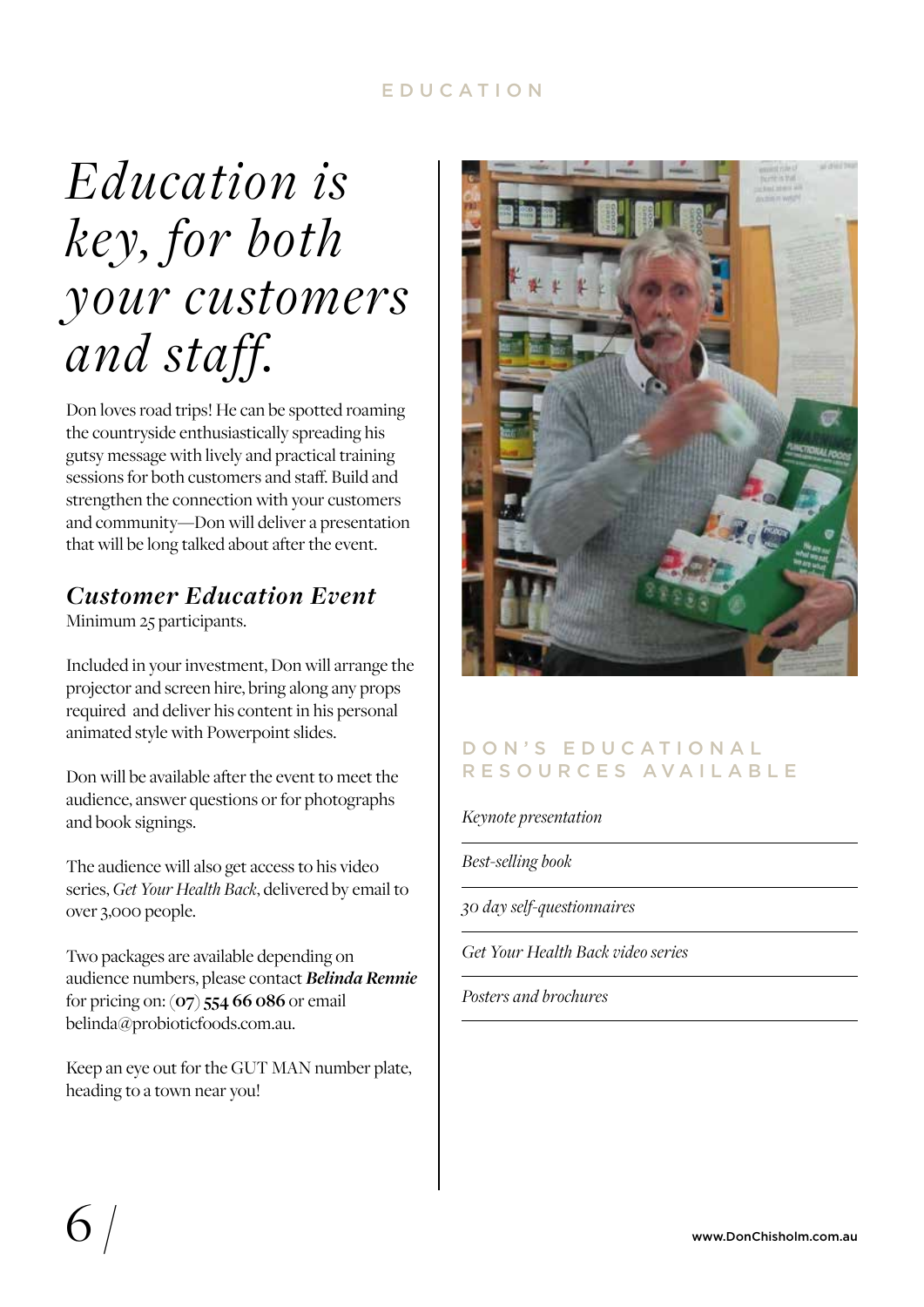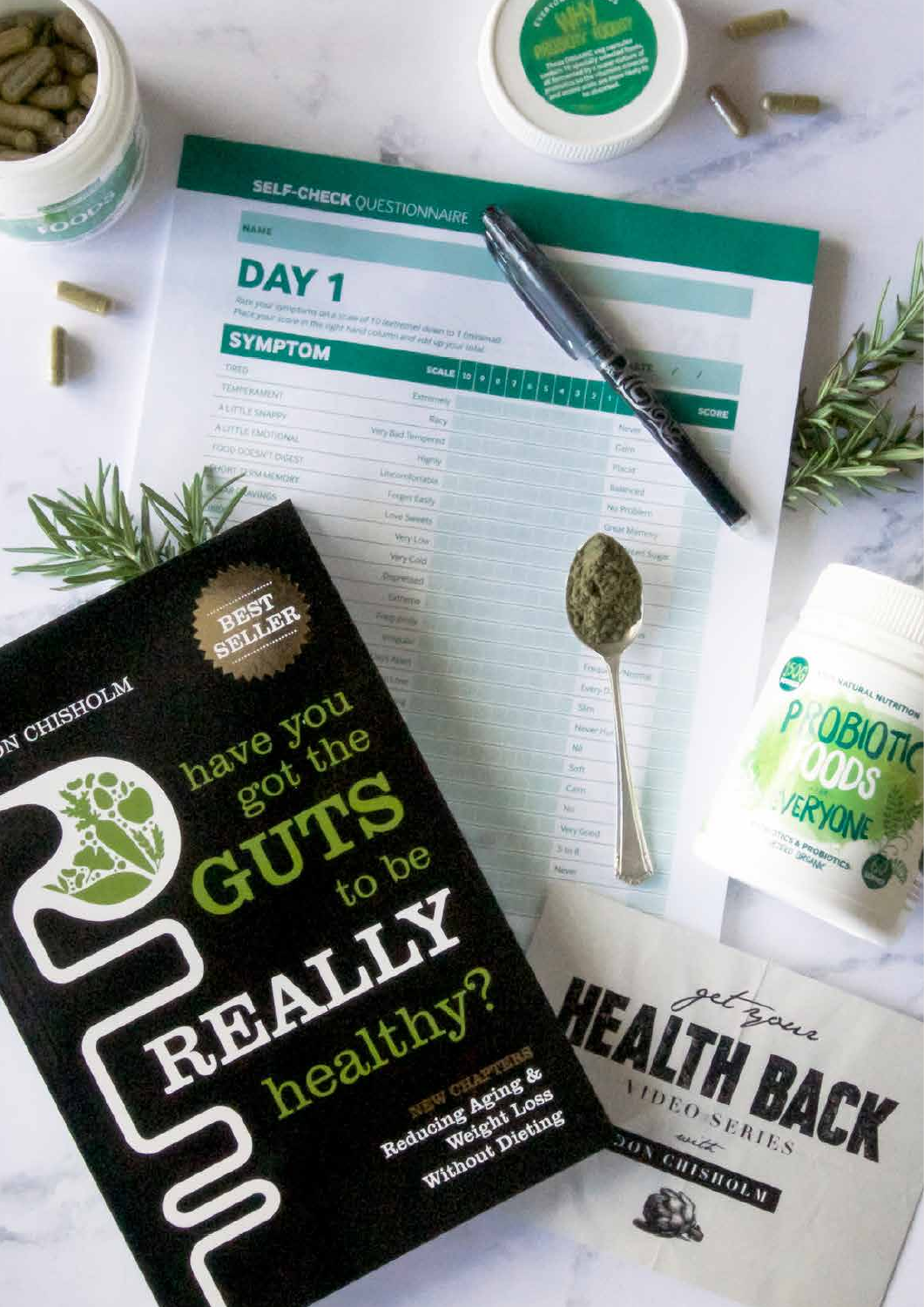### T E S T I M O N I A L S F R O M AUDIENCE MEMBERS OR SHOPS

"We were lucky enough to host Don Chisholm talking about gut health, probiotics and healing last night. It was a great night—not just for beginners—but for long term health buffs alike." *Organic Feast, NSW.*

"Having the opportunity to meet and chat with this guru was amazing. Don's knowledge was second to none when it comes to the gut." *Mass Nutrition, NSW.*

"I've just spent an hour listening to the very charismatic and wise Don Chisholm talk about the simplicity of health. Wow, talk about inspirational." *Bianca , WA.*

"Everyone loved Don's presentation and got so much out of the information, everything from gut health, to mould and EMF's. So many thank you's!" *Naturally Healthy, NSW.*

"We attended a gut health talk last week by the best selling author Don Chisholm and it was amazing! His book is a great read and we definitely recommend it."

### *Camilla, Victoria*

"Can't wait to see Don Chisholm talk, his book is so interesting and his probiotic are amazing." *Chelsea, NSW*

> "Products are now flying off the shelf!" *Mojo Health, NSW.*

"Our sales really accelerated after the gut seminar and Probiotic Foods didn't take a lot of selling. It's on the counter and once we talk about allergies, immune system and probiotics, customers make the link and are ready to buy. We love the info and directions on the label—it's really clear. Just as the name suggests. Our best seller!" *Lorenzo De Viriglio, Natures Health Traralgon*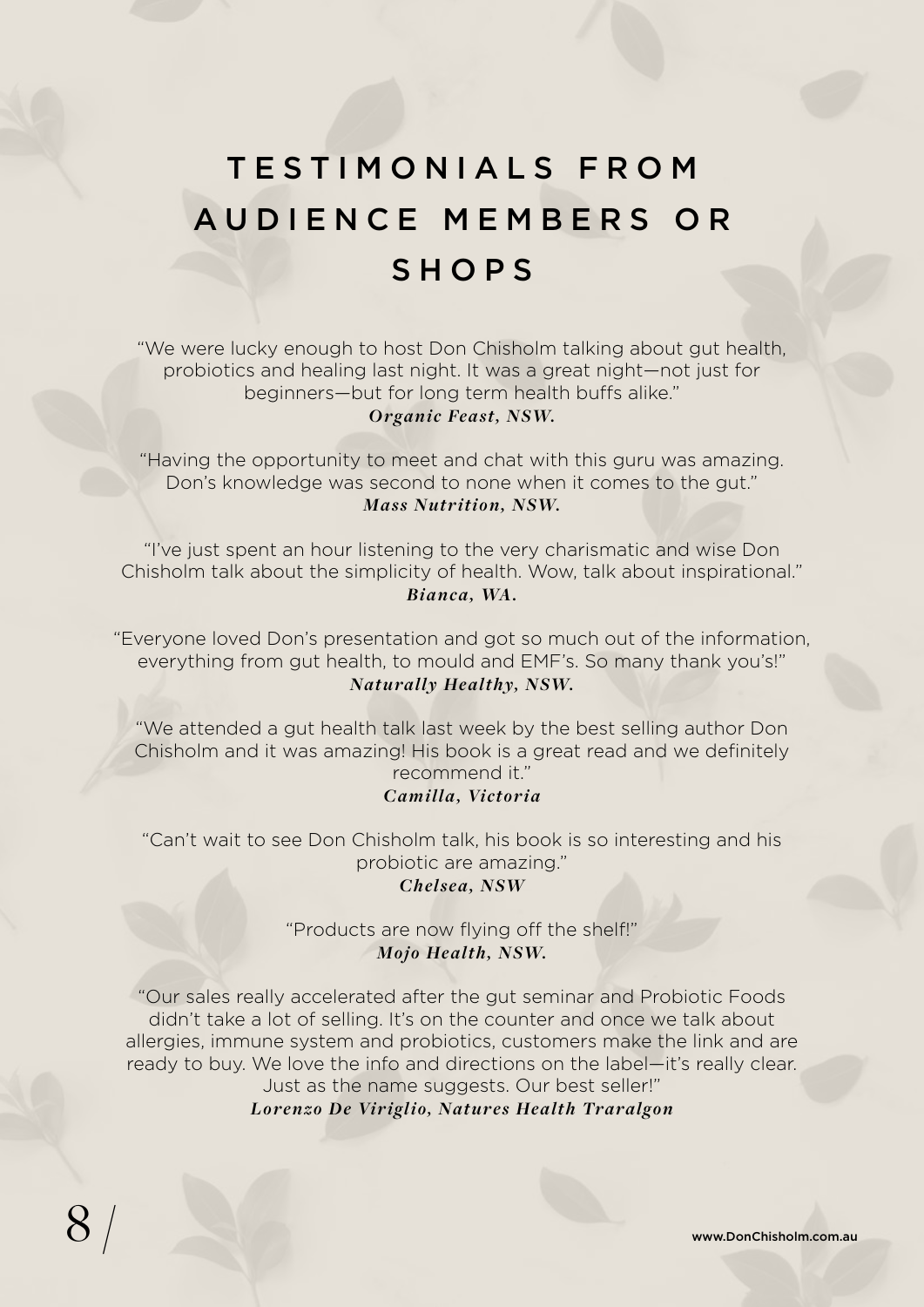### ABOUT THE BOOK



*Subscribe to Don's Get Your Health Back series at:* **bit.ly/DonsGYHB**

# *Why this Book?*

We all want to be healthy, but very few of us are achieving this goal. With disease and obesity ever increasing in our world, we have to stop and ask the question, *what are we doing that is not working?*

*Have You Got The Guts To Be Really Healthy?* offers the reader the truth behind why world health is still declining despite medical advances and how you can benefit from a truly unique approach to your life. One of the answers lies in a very simple phrase, *we are not what we eat, we are what we absorb.*

After years of illness in his own life, Don Chisholm travelled the world on a quest to find out why some people respond to treatment and others do not. The contents of this book provides a fascinating insight into Don's findings and why his approach to health really works.

### *Get Your Health Back Video Series.*

Don understands there is a need for better education, and that what we are being told is not always in our best interest. The 3-5 minute videos contain information we should all have access to on topics that many of us could benefit from. Including are interviews with practitioners with amazing results; industry professionals, the truth about many procedures such as dentistry, drug use and natural approaches; and people who are cured from diseases which were supposedly incurable.

It could turn out to be life changing information for you or someone you love.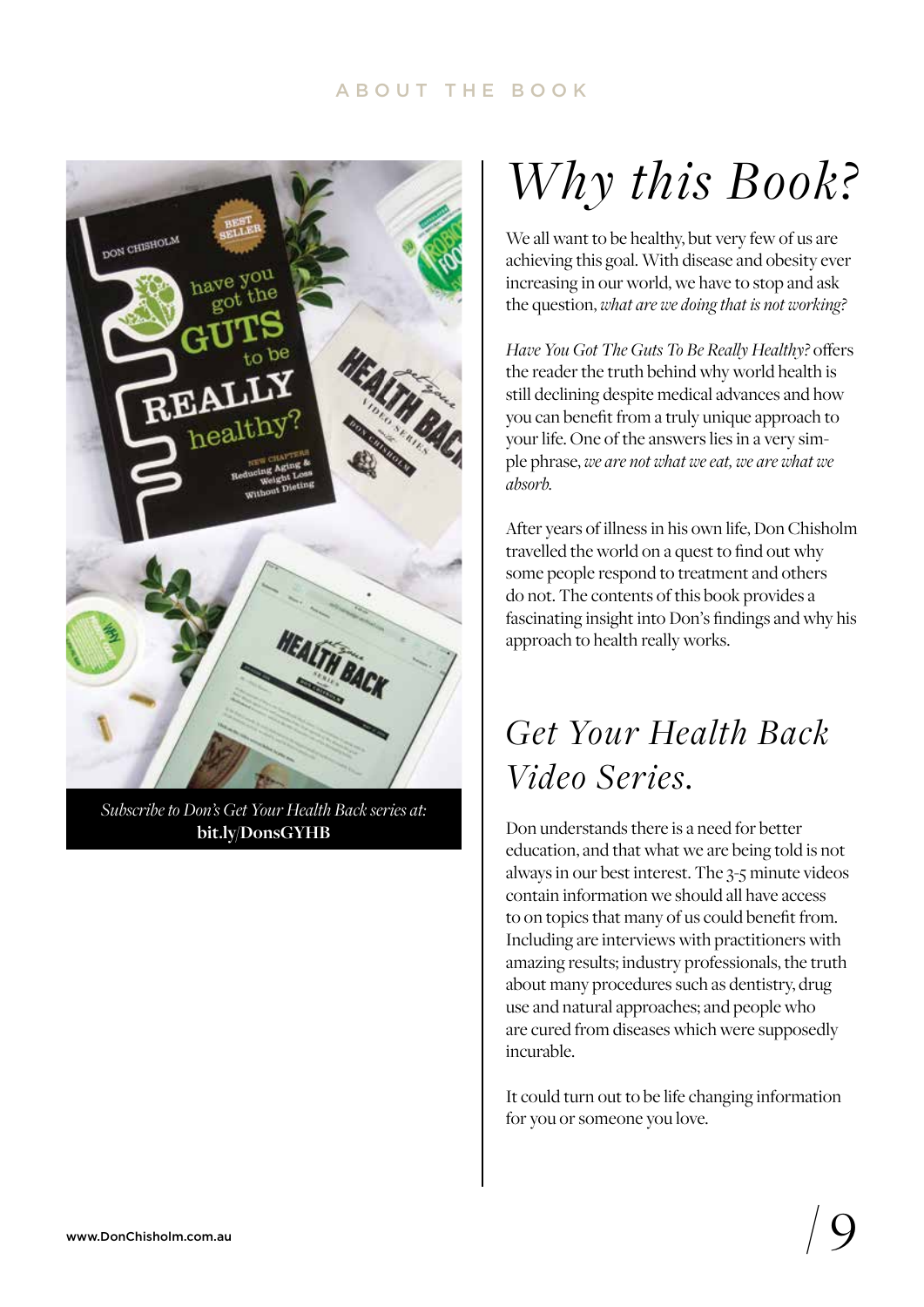### PROBIOTIC FOODS

# We are not *what we eat, we are what we absorb.*

Don's twenty years of research have led him to the conclusion that good health begins in the gut—and that is why he created a range of products to support what he believes is the first step to *real* health.

Probiotics at last have been recognised as being essential for good health and wellbeing. As more and more supplements come onto the market every week, the choice becomes more and more difficult. Especially when one looks at the variety of probiotics and food combinations that are now available. Don believes this range of Probiotic Foods delivers a complete package—even though everyone has different needs. Each blend contains a variety of specially selected organic wholefoods that have been broken down by a super-culture of probiotics and prebiotics to make the vitamins and minerals inside much more absorbable and super-functional. Certified Organic and Australian made for guarantee of quality.

Don's presentations to your customers explain the benefits of getting the good bacteria in the gut, and the benefits of nutrition at this level. Once customers know the advantages it has been proven to boost sales in ever increasing amounts.

*As a stockist of Probiotic Foods, an extensive range of POS, educational and marketing support material is available.* 



*[Learn more about the Probiotic Foods range at:](http://probioticfoods.com.au)* **www.probioticfoods.com.au**

### PROBIOTIC FOODS STOCKIST SUPPORT

### *[POS Product Display Stands](http://probioticfoodswholesale.com/product/display-stand/) [Product Information Guide](http://probioticfoodswholesale.com/wp-content/uploads/2017/03/ProbioticFoods_Information_Guide_For_Users_FEB16.pdf)  [Self-Check 30 Day Questionnaires](http://probioticfoodswholesale.com/wp-content/uploads/2017/03/ProbioticFoods_Self-Check_Questionnaire.pdf) [Product Posters](http://probioticfoodswholesale.com/marketing-tools/)  [Product Images](http://probioticfoodswholesale.com/marketing-tools/)  [Social Media Images](http://probioticfoodswholesale.com/marketing-tools/)* DOWNLOAD PDF DOWNLOAD PDF DOWNLOAD DOWNLOAD DOWNLOAD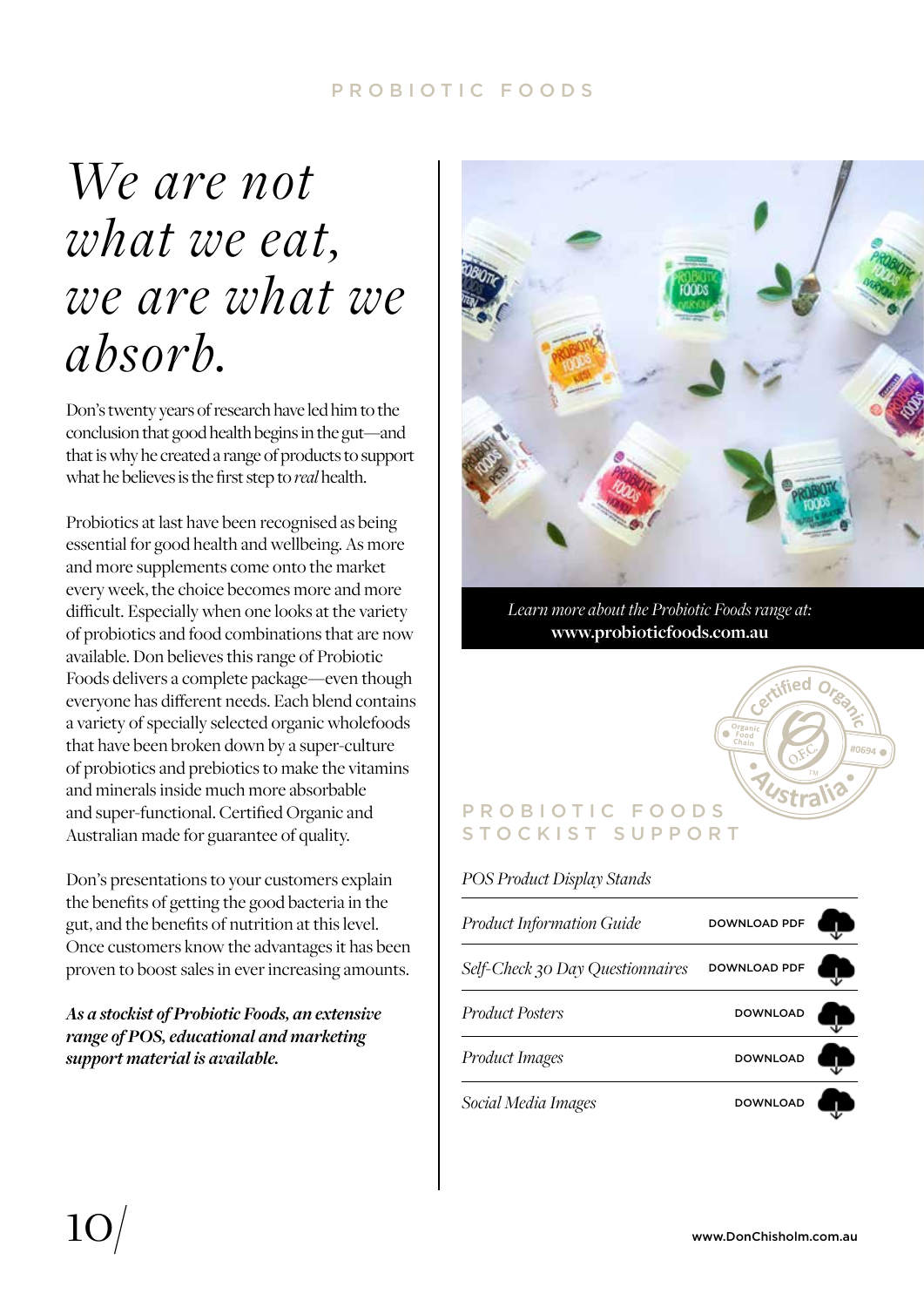